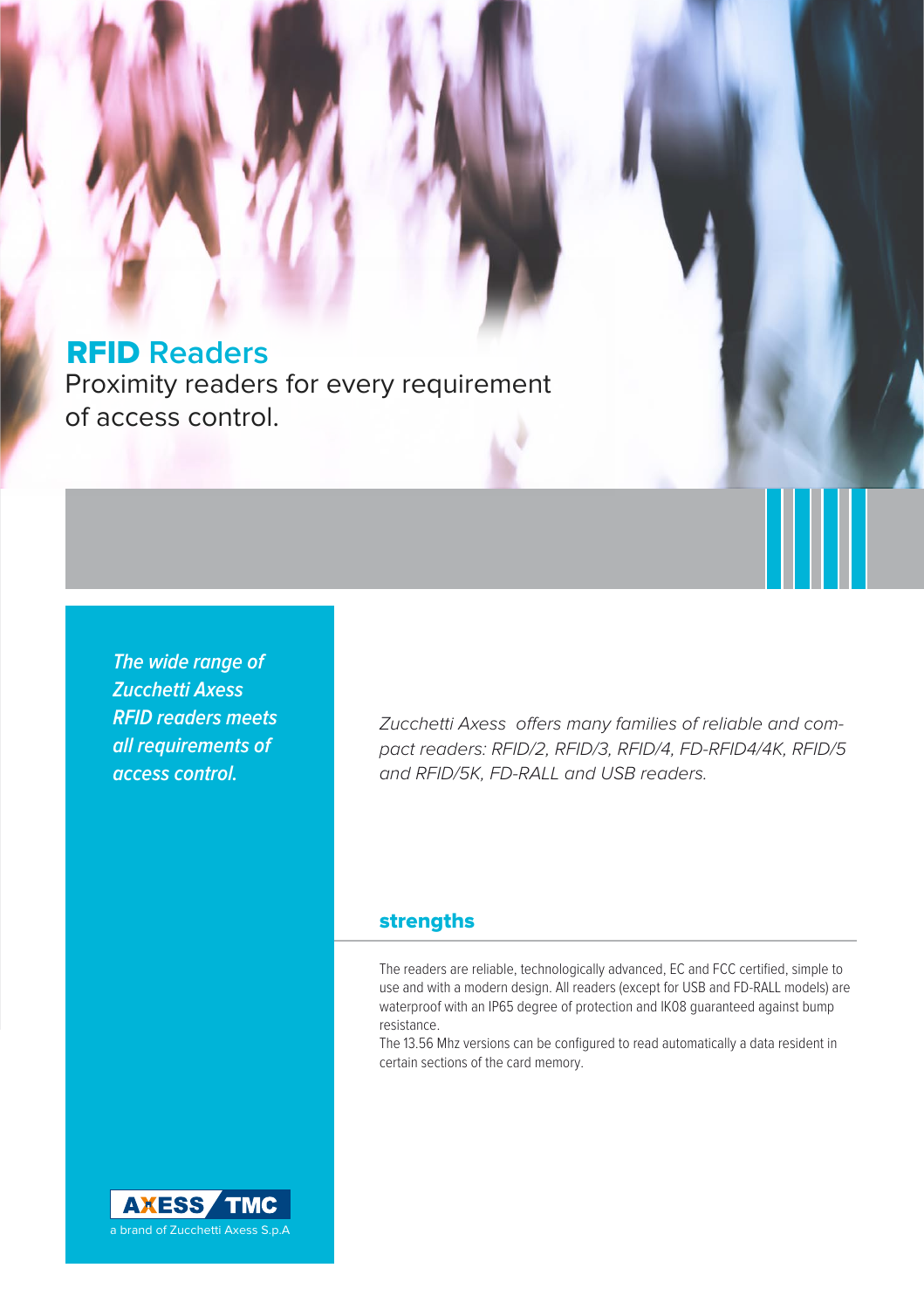

| RFID/2<br>Readers with two LED signals (red and green).<br>The buzzer is only present on the 125 KHz<br>version. The reader is equipped with a cable.<br>Dimensions: 102x42x23 mm (HxWxD). | <b>MODEL</b>             | <b>TECHNOLOGY</b>                                       | <b>OUTPUT FORMATS</b>                                                              | <b>MAXIMUM</b><br><b>CABLE EXTENSION</b> |
|--------------------------------------------------------------------------------------------------------------------------------------------------------------------------------------------|--------------------------|---------------------------------------------------------|------------------------------------------------------------------------------------|------------------------------------------|
|                                                                                                                                                                                            | 904.200.17<br>(125Khz)   | RFID125KHz 64 bit<br>read-only (EM-H4102<br>compatible) | • Clock&Date (magstripe)<br>• Wiegand<br>• Barcode C39<br>• Serial RS232 9600n8    | Up to 50 meters                          |
|                                                                                                                                                                                            | 904.201.14<br>(13.56Mhz) | Reader ISO14443 A/B<br>& ISO15693, Mifare               | • Clock&Date (magstripe)<br>• Serial TTL read & write                              | Short, a few metres                      |
|                                                                                                                                                                                            | 904.202.14<br>(13.56Mhz) | Reader ISO14443 A/B<br>& ISO15693, Mifare               | • Clock&Date (magnetic)<br>• Wiegand (through command 232)<br>• RS232 read & write | Up to 50 meters                          |

| RFID/3<br>Readers with RGB LED. The buzzer is present<br>on all versions. Cover also available in white.<br>Removable rear terminal. Available in the | <b>MODEL</b>             | <b>TFCHNOLOGY</b>                                             | <b>OUTPUT FORMATS</b>                                                                          | <b>MAXIMUM</b><br><b>CABLE EXTENSION</b> |
|-------------------------------------------------------------------------------------------------------------------------------------------------------|--------------------------|---------------------------------------------------------------|------------------------------------------------------------------------------------------------|------------------------------------------|
|                                                                                                                                                       | 904.300.17<br>(125Khz)   | RFID125KHz 64 bit<br>read-only (EM-H4002/<br>4102 compatible) | • Clock&Date (magstripe)<br>• Wiegand<br>• Barcode C39<br>• Serial RS232 9600n8                | Up to 50 meters                          |
| <b>LEGIC Advant version.</b>                                                                                                                          | 904.302.14<br>(13.56Mhz) | ISO14443 A/B &<br>ISO15693 Mifare                             | • Clock&Date (magnetic)<br>• Wiegand (through command 232)<br>• RS232 and TTL for read & write | Up to 50 meters                          |

| RFID/4                                                                                                                                           | <b>MODEL</b>             | <b>TECHNOLOGY</b>                                                       | <b>OUTPUT FORMATS</b>                                                                          | <b>MAXIMUM</b><br><b>CABLE EXTENSION</b> |
|--------------------------------------------------------------------------------------------------------------------------------------------------|--------------------------|-------------------------------------------------------------------------|------------------------------------------------------------------------------------------------|------------------------------------------|
| Readers with RGB LED. The buzzer is present<br>on all versions. External frame also available in<br>white. Removable rear terminal. DESFire card | 904.400.14<br>(13.56Mhz) | ISO15693<br>Mifare Classic 1K/4K<br>Mifare Ultralight<br><b>DESFire</b> | • Clock&Data (magnetico)<br>• Wiegand (configurabie)<br>• RS232 up to 115200 bps               | Up to 50 meters                          |
| reader. Dimensions: 80x80x23 mm (HxWxD).                                                                                                         | 904.400.15<br>(13.56Mhz) | <b>LEGIC Advant</b><br>(chip 4200)                                      | • Clock&Date (magnetic)<br>• Wiegand (through command 232)<br>• RS232 and TTL for read & write | Up to 50 meters                          |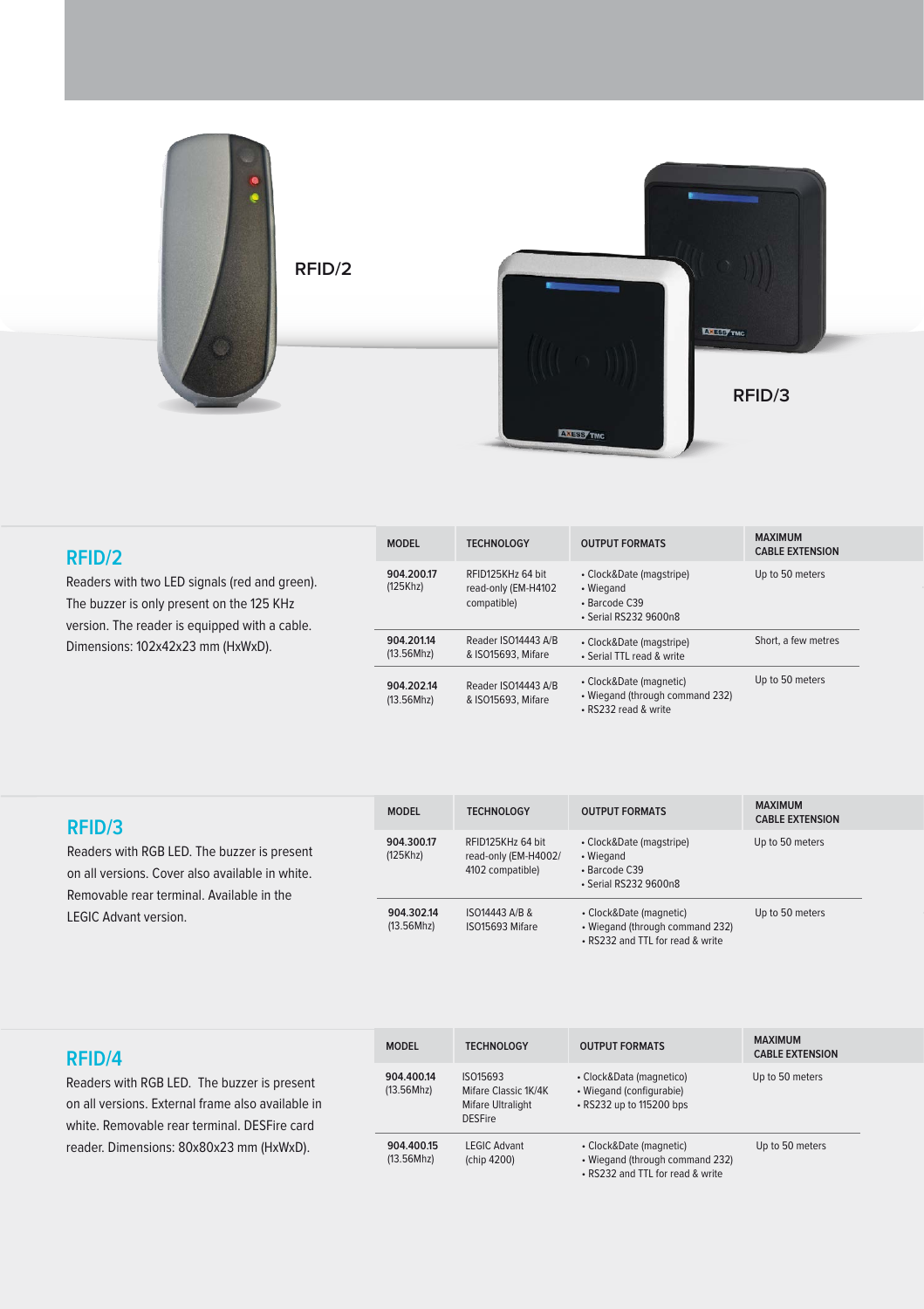

### **FD-RFID4/4K**

These are readers belonging to the Field Device (FD) category, equipped exclusively of an RS485 output with SPP proprietary protocol; they can be connected as components of the XAtlas access control system or as external devices of the terminals or Zucchetti Axess controller that support the SPP protocol. Equipped with RGB LEDs and buzzers for sound signalling, they allow reading any card memory block.

| <b>MODEL</b>               | <b>TECHNOLOGY</b>                                             | <b>OUTPUT FORMATS</b>     | <b>MAXIMUM</b><br><b>CABLE EXTENSION</b> |
|----------------------------|---------------------------------------------------------------|---------------------------|------------------------------------------|
| FD-RFID4K<br>(13.56Mhz)    | ISO14443 A/B & ISO15693<br>Mifare With Integrated<br>Keyboard | • RS485 with SPP protocol | Up to 1000 meters                        |
| FD-RFID4<br>(13.56Mhz)     | ISO14443 A/B &<br>ISO15693 Mifare                             | • RS485 with SPP protocol | Up to 1000 meters                        |
| FD-RFID4-L-K<br>(13.56Mhz) | Legic Advant (chip 4200)<br>With Integrated Keyboard          | • RS485 with SPP protocol | Up to 1000 meters                        |
| FD-RFID4-L<br>(13.56Mhz)   | Legic Advant (chip 4200)                                      | • RS485 with SPP protocol | Up to 1000 meters                        |

### **RFID/5 e RFID/5K**

Multitechnology readers with RGB LEDs and buzzers. External frame available in white or black. Removable rear terminal. 125Khz (EM4102), Mifare Classic 1K and 4K, Mifare Ultralight and Desfire EV1card reader. Dimensions: 80x80x23 mm (HxWxD). RFID5 and RFID5K can function both as multiple output interface reader (Wiegand, serial, clock & data) and Field Device (FD) with RS485 SPP output (XAtlas component or slave terminals).

| <b>MODEL</b>                                   | <b>TECHNOLOGY</b>                                                                                                      | <b>OUTPUT FORMATS</b>                                                                                                                                                        | <b>MAXIMUM</b><br><b>CABLE EXTENSION</b> |
|------------------------------------------------|------------------------------------------------------------------------------------------------------------------------|------------------------------------------------------------------------------------------------------------------------------------------------------------------------------|------------------------------------------|
| 904.500.61<br>RFID5<br><b>FDRFID5</b>          | RFID 125Khz (EM4102),<br>ISO 14443A.<br>Mifare Classic 1K and 4K,<br>Ultralight, Desfire EV1                           | Chosen with switch:<br>• Clock&Date<br>• Wiegand 26 or 37 bit<br>• Serial (TTL o RS232)<br>• RS232 with SPP protocol                                                         | Up to 1000 meters<br>in RS 485           |
| 904.501.61<br><b>RFID5K</b><br><b>FDRFID5K</b> | RFID 125Khz (EM4102),<br>14443A, NFC type 2,<br>Mifare: Classic 1K, 4K,<br>EV11K, Ultralight, Desfire<br>With keyboard | Chosen with switch:<br>• Clock&Date<br>• Wiegand 26 or 37 bit<br>• Serial (TTL o RS232)<br>• RS485 with SPP protocol.<br>The code of every key is sent<br>in SPP or Wiegand. | Up to 1000 meters<br>in RS 485           |